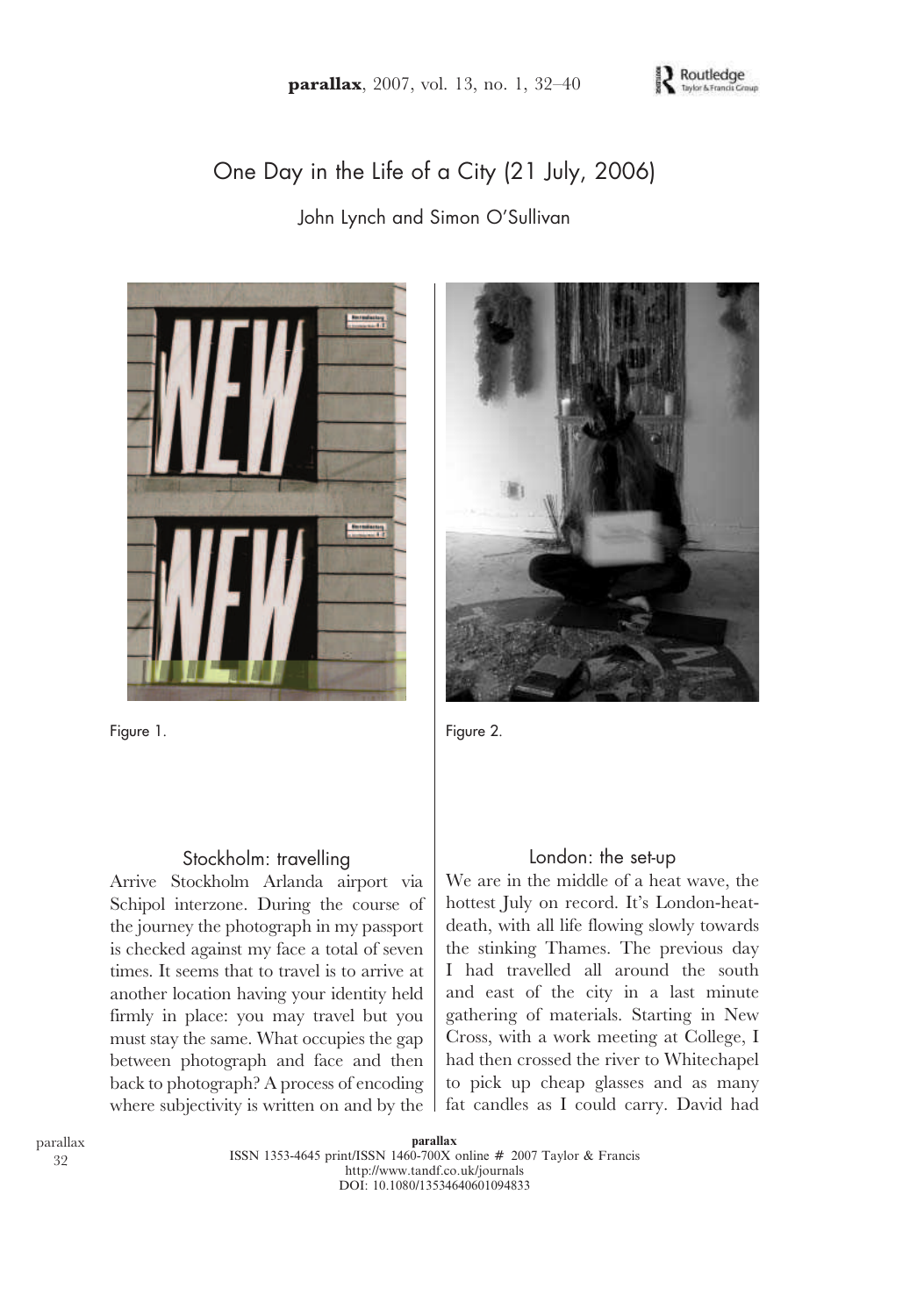face. The face is a strategy of containment in which to digress even by the animation of smiling is to become potentially subversive. Whatever the level of biometric information encoded it is always through the face that the stream of data must flow. Without the passport you cannot travel; the face serves as the portal through which you pass to emerge elsewhere. Rather than boarding the hermetically sealed high-speed Express train we opt for travel on local networks. Take the bus from Arlanda to Marsta to catch a train to Sollentuna. From there, another short bus-ride to Rinkeby, a suburb north of Stockholm where we will be staying. Rinkeby is 97% immigrants, mainly Turkish, Arab and African and gives its name to the form of Swedish used by immigrants throughout the country, Rinkebysvenska. Defined as a 'multiethnolect', it derives from the experience of segregation, high unemployment and a subculture that perceives itself as not valued by mainstream society. Quickly head off into the city-centre via underground metro system. Valid travel ticket passed to me as I enter the station by a man travelling with his family. Still 15 minutes left on the onehour pass. Into the city. Ethnic make up of passengers becomes more uniformly Swedish (white) as we pass through outlying stations towards the centre and arrive at T-Centralen. Travel on to Slussen and catch a ferry across the water to the island of Skeppesholmen where the Museum of Modern Art is located and currently staging a retrospective of the American artist Paul McCarthy. McCarthy's work is characterized by the use of the staples of Western consumer culture in grotesque and disturbingly visceral ways. At the gallery I enter a large room onto the wall of which is projected a film of masked characters smearing chocolate and tomato ketchup onto each other whilst making animal-like noises. Only two other people are sat watching the film. Other stand-alone sculptures occupy the cavernous space. I already purchased the incense. From there it was back on the airless tube to Brixton, and to a copy-shop that had been recommended, to blow up the posters and placard texts we were going to need – and to pick up batteries. As David once remarked to me, you can find anything and everything in London-town; this is a city built for expression. As regards David himself – and our collaboration – another friend had once remarked, when I had first arrived here, that all you need to do is stay long enough in London and your people will find you. Finally it's back to Brockley via London Bridge. It's an early start on the Friday. I drive to Herne Hill to pick up David, and then it's a trip back through the South East, into the Blackwell tunnel, and on to Mile End. We park at the studio and load the equipment. It fills the car. Then its back south, retracing our steps, to Dulwich and, finally, to the space. We unload inbetween the market stalls, and begin assembling the platform, constructing the scene of the event to come. David has already been to the space the previous week and painted the 'Starbucks Fukkee' logo-face in the middle of the floor. We had both been there the week before that, measured things up – thought things through. David had been busy making some of the other props whilst I had been elsewhere, on other business. And then there had been a week in the studio, making more stuff, more talking, rehearsals. We begin with the first shrine – to Shadowface – screwing in the black shelf, sticking up the defaced vogue images, hanging on hooks the hats, veils, wigs and small placards we would be using later. Finally the candles, bundles of incense in glasses and sprinkled black glitter. Next it's the Leigh Bowery shrine. We tape up the large photocopied poster of the Bowery's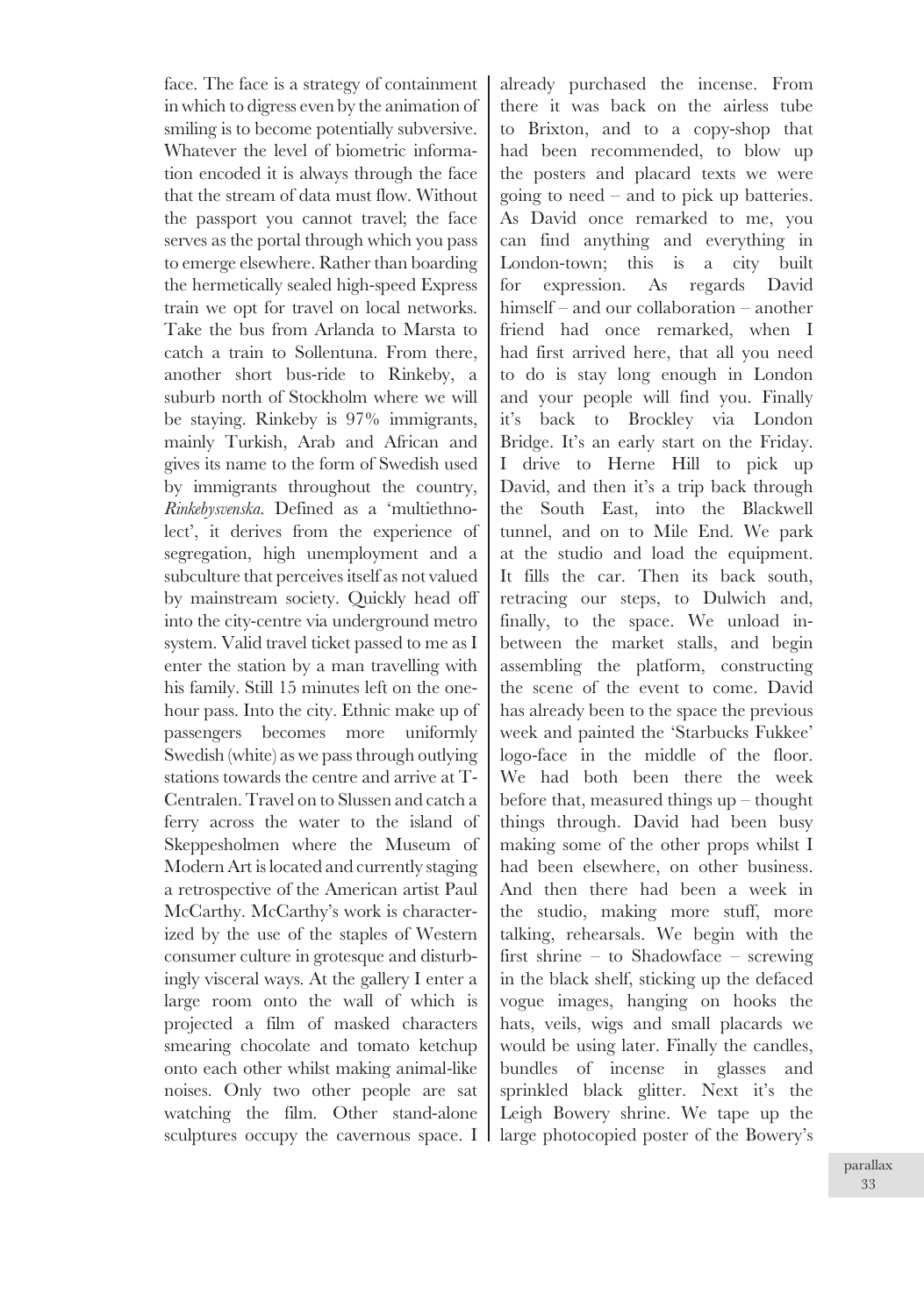try to engage with the work but something feels wrong. Work that is concerned with mutating the familiar and disturbing the domestic/political through collapsing the divide between order and violence, by a carnivalesque focus on comic excreta and defecation, seems almost neutralized, if not sanitized. Although it can be defined as comic, McCarthy's practice has, for me, always disrupted those codes of socialization that work through the learned patterns of the acceptable defined by the repression of desire. The work has a childlike messiness to it and a randomness pointing to a lack of purpose (it is perhaps this I find most inspiring). 'Do not touch the art work' proclaim signs and roped off areas mark out the boundary for the spectator. I realize that my feeling of unease is partly generated by the fact that I am being closely and openly scrutinized by a uniformed security guard. The woman, probably in her twenties, closely monitors my every move before finally approaching and telling me to take off my rucksack and to wear it on my front. I comply with her order. Continue through to the permanent collection. Attempt once more to engage with collection of examples of twentieth-century artworks, a difficult enough task at the best of times given the reified nature of museum display, but still under constant and obvious supervision by security guards. I'm approached again and told in a very stern tone that my rucksack must be held closer to my body even though I have been no closer than three feet from any artwork. Has the rucksack become an object of universal threat? My attitude of irritation at such a demand is met by an uncompromising and almost aggressive response. Shuffle my rucksack to attempt to mollify the security guard and she retreats a short distance. By now any attempt to relate to the artworks feels impossible so pass through into lobby area and soon leave museum feeling resentful at the tension  $L$ <sub>ynch and</sub> generated by, on the one hand, a potential  $\mid$  arrives, gets changed. There is about an

head, complete with mirror strips, then sellotape the red glitter hanging over the top. We screw on the pink shelf, hang the glitter balls on the hooks and then, either side of this shrine, add more hooks and hang the feathered animal masks with voice modifiers, feather boas and more wigs. Finally its red glitter – with some bronze – and the CD and candles are placed on the shelf. The last and easiest shrine is to the Virtual Criminals. A blue shelf with small candles, mirror face and two masks hanging. Blue glitter for this one. Next it's blocking out the windows with paper and taping up the large poster listing the protocols. The Bug house people arrive. They are in the back room with a whole bunch of monitors and they have a poster for their 'Control Script Edit Levels Four and Five' on the window also. The other performers, an insectoidalien and blue-body-girl, arrive shortly after. Finishing touches now: more glitter, straw and candles on the floor, two plinths, one with the honey, bowls and Starbucks cartons of glitter, the other with the bell. The CD player is placed by the first plinth; the tambourine and drumstick hung on yet another hook in the wall. Emily's costume (mask, wig, stick, etc.) is ready. We lean the placards against the wall (there are two of them – to be hung around the neck – in day-glo colours and with dense text). We place the silver skull in the centre of the logo, and lean the skull stick with Princess Diana pictures and coloured feathers tied around it against the wall. Throughout the day people have come and gone, the curators and gallery owners watching as things progress. Now it's quieter. We hang up our two suits stuffed with straw, making sure the various kazoos and whistles are safely in the pockets. David paints his toenails pink. We light the candles and incense, and press play. Residue's Tara mantra begins. The space is ready. Emily

O'Sullivan 34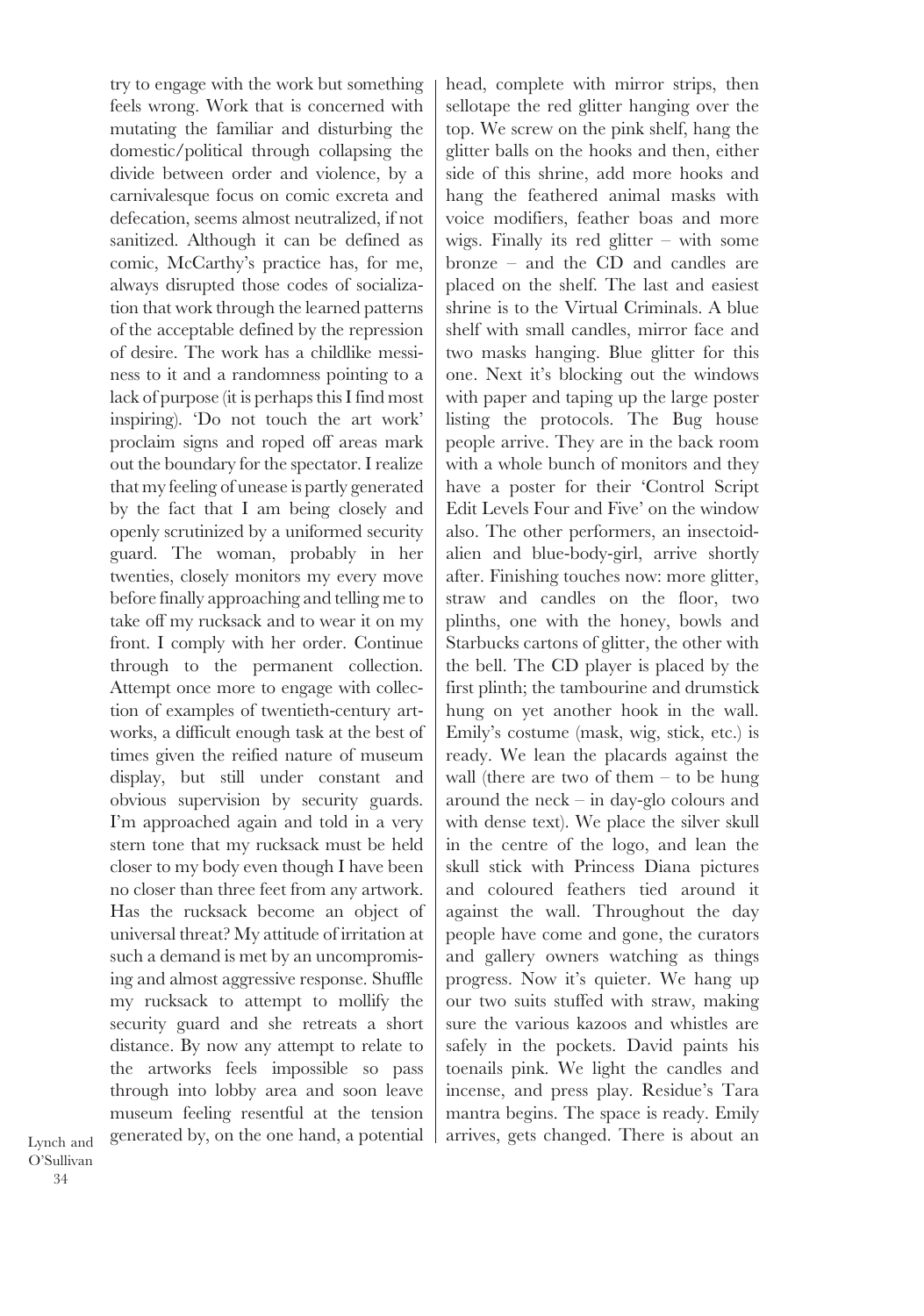for excitement and engagement with the work but which, on the other, is restricted and coerced into a passivity and muteness.

#### **Digression**

Whilst attempts to manage and control desire are ever present, the city always also includes multiple and diverse locations where the pressures of containment work to produce zones of intensity that escape any authoritarian regime. Put simply, there is a molecularity to the city that escapes molar capture. The cops can never work fast enough. There is a potential within diverse and multiple lifezones for desire to confront the state. Raoul Vaneigem once wrote 'People who talk about revolution and class struggle without referring explicitly to everyday life, without understanding what is subversive about love and what is positive in the refusal of constraints, such people have a corpse in their mouth.<sup>31</sup> He was right. Within each instance of the suppression of desire the structures of servitude and social hierarchy become visible and express a moment of anxiety. So… force them to explain each time because it makes them nervous. You can resist the pull to internalize their strategies of law and order by refusing to just meekly oblige or walking past the scene of an arrest. Seek out those possibilities and places of disruption of the bland consensus and fill them to bursting point with spontaneous disorder. Paradoxically, it is under such conditions of containment of desire within this city that I glimpse the potential for a non-oedipal love  $-$ 'pretty hard work', according to Deleuze.<sup>2</sup> A chance encounter connects dissident singularities intrigued by their mutual otherness. This city like all others has those cheap hotels tucked away in residential areas and around the rail and bus terminus. Places were lovers (travellers) go to lose their selves. Temporal and physical restrictions produce an intensity that tips the body off the plane of the organism into the anorganic, an expanded and expansive love in a zone of constraint (a minor modality). In and also through bodies  $-$  transitory encounters in clubs  $$ but never stabilizing around fixed co-ordinates, instead, a fluid form of becoming. An event as hour to go before we begin the '24 Hour Plastique Fantastique Puja to the Peopleyet-to-come'.

#### **Digression**

There is a causal connection between the city and creativity, just as there is between capitalism and the new. One name for this connection is modernism. Another name is simply the Spectacle. Indeed, the relationship between capitalism's own axiomatics and creativity in general is a grey and complex area. And, the bigger the city the more new stuff, we might even say the more expression, not least because a very large city lets things slip through, allows dissent  $$ almost as its own internal working logic. Smaller  $cities - towns - tend to have to b-down, often left$ wing city 'councils' that zone the city, striate the space (you can drink/dance here, but not here, this place (always the centre of attention) is for shopping, this place for eating/sleeping… this is where you will go to die…). But in larger cities space is smooth; there is a certain freedom, at least on a certain level. Creativity if not always actively encouraged is at least tolerated (and this smooth space is at once global and local, the result of ever expanding markets and new technologies (worldwide organization in general), as well as of 'counterattack' to the latter, local strategies that combine the smooth with what Deleuze and Guattari call 'holey' space.<sup>9</sup> Of course, it's not quite as simple as this: the same cities also  $produce$  abject deprivation  $-$  and stultifying  $boredom - as$  well as what Georg Simmel once called the ubiquitous 'blasé' attitude, the ambient blankness that arises simply from the speed and stimulus of the city, as well as from the 'blunting of discrimination' produced by the 'money economy'.<sup>10</sup> Nevertheless, cities are, and always have been, a space of possibility, a scene of events. And to celebrate – affirm – this immanence, to really ask the question (and act on it): what is my body capable of doing? What am I capable of becoming? means to be involved in an art practice that is in part determined by the city. An expanded art practice in which life is also the work in progress. The Surrealists and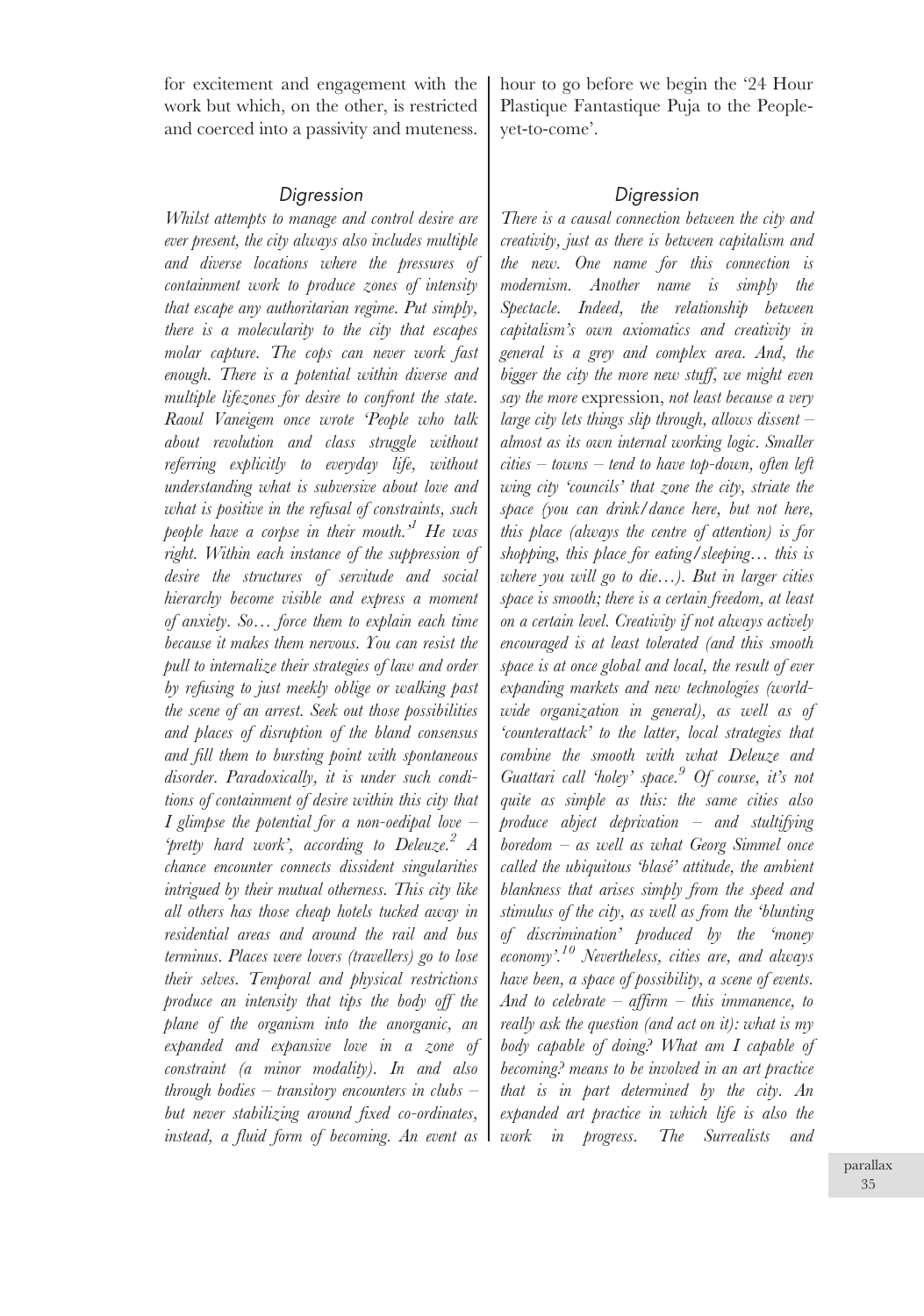Badiou would say, a pure encounter of random trajectories that could never have been predicted and which changes everything.<sup>3</sup> Love that has the potential to be disruptive: 'love that is material (not representational), social (not familial), and multiple (not personal).<sup> $A$ </sup> Love causes flows to circulate in strange and creative ways ('a paradoxical circulation' that lead to adventures whose point of departure is, like it is for those repressive apparatus, the face (a system of surfaces and holes)).<sup>5</sup> In the despotic regime it is the love between them that finally has to be re-oedipalized: 'Tear her face off!'<sup>6</sup> But it is through his face (rats gnawing through flesh) that this action is compelled. Return to your face or lose it. But something has been created. Not yet appropriated it starts to shift the apparatus: 'every position of desire, no matter how small, is capable of calling into question the established order of a society.<sup>57</sup> Schizo love will always be at odds with repression for it is precisely an experiment in becoming multiple, of molecular collectivities, of unfolding. Make no mistake about it, schizo love is a war machine. It is not concerned with the object but with processes and a fidelity to the consequences of an encounter, a truth. Becoming a voluntary exile allows for an escape from the familial and the territorial. The unfamiliar is now reversed from being a source of anxiety to a potential for creativity, even if only temporarily. Exhilarating and, yes, at times frightening but a flow in a new unauthorized direction, an insubordination. Connecting these cities sets up a flow between them and creates a new circuit of desire. This city feels like one that is defined by a particular kind of social management that has produced a level of uniformity: social democracy, social welfare, social organization. There are a lot of cops in this city and most of them are not in uniform. This is one of a handful of countries in the world that had an active policy of forced sterilization of the deficient and undesirable, sometimes simply on the recommendation of a neighbour, right up until 1976. During this time, though, they always celebrated May Day (scream 'desire, not left-wing holidays!").<sup>8</sup> At work across all levels are different strategies of capture and efforts to channel all Lynch and *forms of desire. Experimentation is difficult but*  $\mid$  *(is this not after all what art has always involved?).* 

Situationists knew this (and the dandies and flâneurs before them). This is the creative practice of everyday life, the making of ones life into an aesthetic project, the 'use' of the city (of modernity in general) in new, and specifically different ways. It is in this sense that it is never a question of turning away from the city, or indeed of a 'withdrawal from the world market', but, as Deleuze and Guattari once remarked (following Nietzsche) of proceeding in the opposite direction, that is to say plugging into Capital's logics of invention and innovation, but pushing these further.<sup>11</sup> The point is precisely to accelerate the process'.<sup>12</sup> We need more expression, not less. More experimentation, and not the endless proliferation of controls and restraints we see today (indeed, how else are we to side step those subjectivities already prescribed to us?). As far as this goes, and as Deleuze and Guattari again remark, 'the truth is we haven't seen anything  $yet<sup>13</sup>$  This expanded art practice might well involve the creative use of different spaces of the city (for example, the small artist-run initiatives that increasingly colonize the East End, or the psychogeography that still continues in London today), but it will also involve the deployment of different times. A utilization of those pasts that have themselves been passed by; the utilization of other futures, of possibilities yet-to-come. And then, as well as these different future-histories, also different temporalities, different durations. A performance, for example, is an event, a moving away from prescribed work/leisure linear time (with all the attendant hang ups about the past and anxieties about the future the latter implies). A performance also involves the movement of our own complex, perhaps altered, bodies within the larger city-body (that is to say, following Spinoza, the constitution of a specifically new body... and who knows what this body might be capable of?). In this performance we will invent new characters, avatars from other possible worlds – syncretic fictions that live alternative pasts and alternative futures. Within such a performance mistakes – glitches – indeed anything contingent will be embraced as an opening that allows for that which is truly singular to emerge

O'Sullivan

36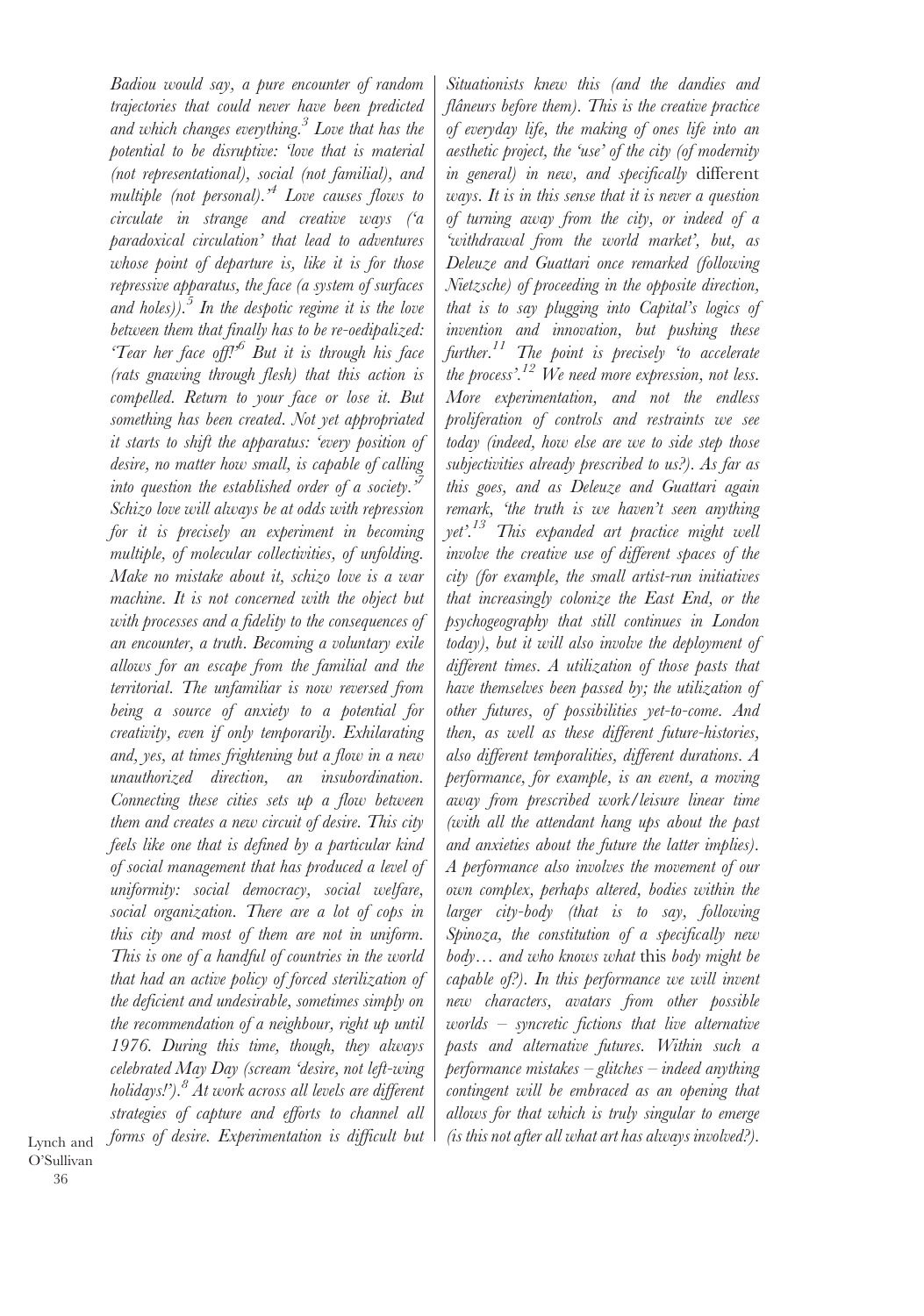not impossible and there will always be those who try, who resist, who create. This city, like all others, is locked into global networks of exchange (desires) that mean it will mutate, become alien, begin to evade the strictures of the city fathers.

### **Endinas**

Stockholm, a city that is also a psychological condition. Stockholm Syndrome: a psychological response seen in a hostage, in which the hostage exhibits loyalty to the hostage-taker (named after a bank raid on Norrmalmstorg in the city centre from the 1970's). It is not the lack of liberty at work here that is disturbing, rather, it is the development in the captive of a form of identification that sees them become complicit in their own captivity. Repression and confinement of the body and its desires is one thing but the level of social conformity amongst people in general that sustains this is shocking. Difference might well be frightening to a subject conditioned to embrace the same – but the process of creating oneself begins with a need to engage with that which is different and to go against the limits of the identities sanctioned by the state. By now it is approaching early evening. We decide to buy some wine on the way home. In Sweden alcohol is available to buy only in state-owned shops called the Systembolaget. No such thing as off-licenses or supermarkets with wine or regular beer on shelves. The Systembolaget closes at 7 on a weekday and 3 in the afternoon on Saturday. If you are going to want to drink at home it needs to be planned (it is a uniquely depressing experience to look at your watch on a Saturday and see it is 3.15 pm and you have forgotten to shop). Inside the shop bottles of wine, beer and spirits are displayed behind protective and secure glass. I pick up a numbered ticket on entry and peruse the shelves then wait in the queue to be served, much

We will always stutter and stammer the dominant  $$ shriek like animals at precisely that point when meaning is demanded. A puja to the city and its future inhabitants then. If you are looking for anything to understand, you will not find it here…

## The Puja

The air is thick with incense and mantra, with only candlelight to see by. People sit on the floor, stand by the walls – waiting, sweating. A bell rings. A girl (is it a girl?) in blue-black wig, grotesque plastic mask and glitter cowboy hat announces: 'Plastique Fantastique Chant to Summon forth Shadowface'. In walk two shambling figures, barefoot, 1980's suits and painted toenails, shedding bits of straw as they enter. Their faces are veiled in black shadow, long straggly hair, one dirty blond, matted, the other black, dreadlocked – with feathers and twigs entwined. Each wears a hat – the first a bashed up Bowler, the second a black Stetson. Each hat with a mass of feathers stuck in the band. They go to one of the shrine like assemblages and each takes a set of placards before sitting cross-legged opposite one another on the painted logo in the centre of the room - a candle and silver skull between them. A bell rings and one of the two picks up a placard from the pile of five or so by him, turns it face up, shows it to his companion. There's some shuffling, some reaction – and then, an almost comic, but still unnerving squealing – as Shadowface reads, or responds to the text on the placard (Remove All Prosthesis; Refuse Communication!) A bell rings and it's the others turn. A different voice, more gruff – angry perhaps, certainly excited (Starbucks Fukkee is Your Enemy!) This is repeated ten times, ten different 'messages', each time becoming louder, more extreme. A bell rings. The girl, using a stick to keep the crowd in check, announces: 'Plastique Fantastique Whisper to Summon forth Crazy-inlove-disco-Bowery-beings'. The two figures get up, remove their wigs, veils, and hats, hang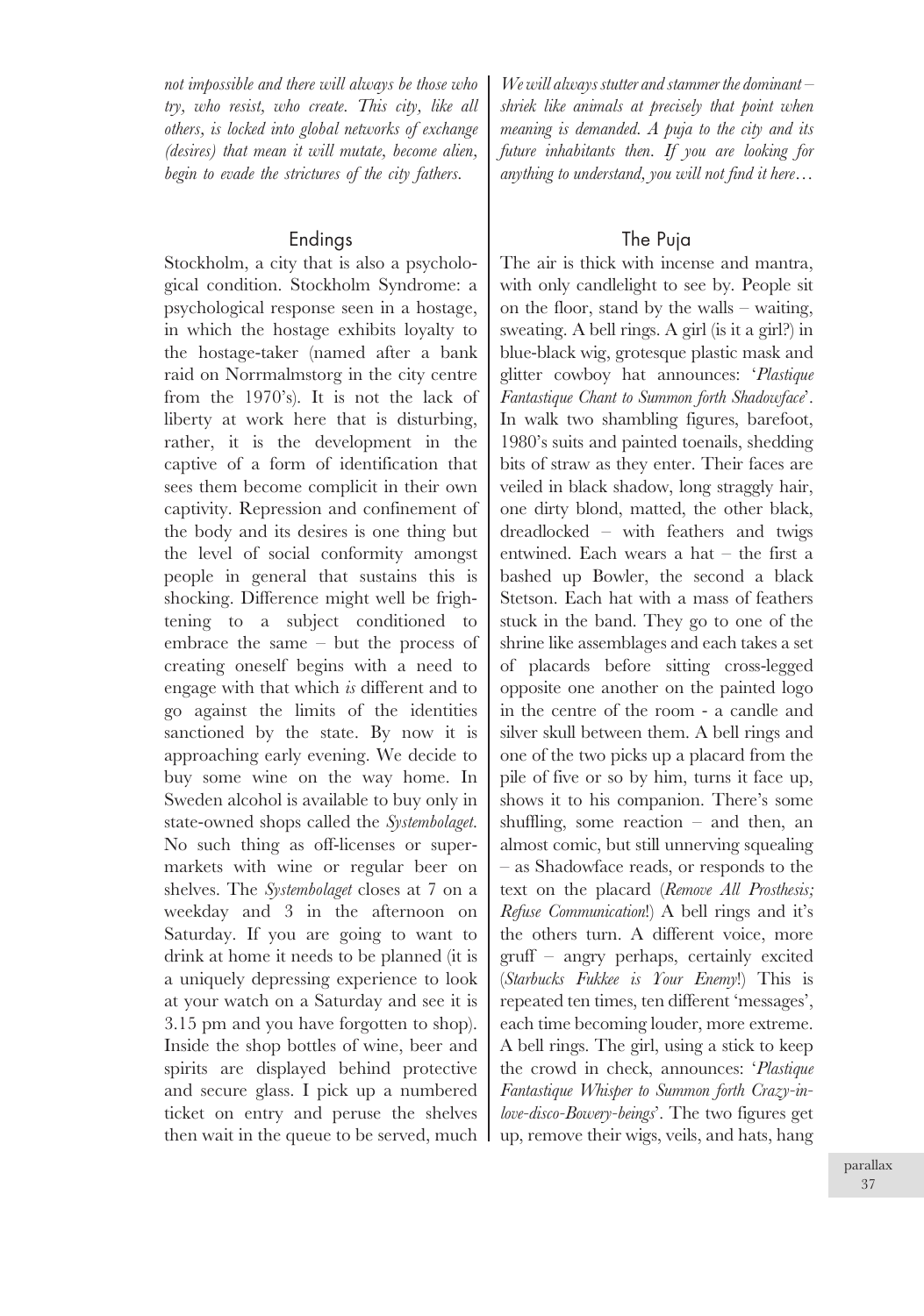as in a chemist's dispensary (similar to alcohol all drugs right down to an aspirin can only be purchased through a staterun shop). About 10 minutes later I get to the till. Order specific items and the assistant disappears into the stock room to bring them back. The motive for such a system seems not to be primarily profit. Even though this is a state run monopoly the alcohol is not really any more expensive than in the UK. Rather, it is a form of social management where access to something as potentially disruptive as alcohol is closely controlled. My expression of utter astonishment at such a system is met with a lecture on how it is in the best interests of people in general to have such controls in place and indeed there is a consensus across the political spectrum, including the 'communists', on this issue. However, it seems to me to be a basic human right to be able to buy a bottle of wine at 8 o'clock in the evening from wherever you please. We should make a new Stockholm Syndrome: a range of strategies of refusal of conformity and repression of desires. They need our help. We must descend upon the city in large numbers and occupy the empty spaces and fill them with noise, action, drinking, dancing. Refuse to wear the ear-plugs they offer you on the way into the gig. Head off later for a club in Sodermalm and an area popularly described as SoFo because it has a relatively bohemian reputation. Entry to bars and clubs is strictly managed. Several security officers wearing police-like numbered badges control entry. ID's are demanded of anyone who looks even vaguely likely to be in their twenties but is really about the sadistic pleasure derived from the assertion of power (these cops have never known joy). Jackets are not allowed to be worn into the bar and you are required to pay to place them into the cloakroom that is run by the  $L$ <sub>ynch and</sub> security guards. Drinks are expensive and  $\mid$  *tion of the People-yet-to-come*'. The two

then move to the next. They put on the animal feathered-masks, feather boas and blue and red wigs. The mantra CD is swapped with the one from the shrine. Holding glitter balls the two disco-animals shuffle back to the centre of the logo and stand motionless opposite one another. As the music begins, they whisper electronically to one another (are they in love?) for the duration of the song. The bell rings. Another announcement: 'Plastique Fantastique Virtual Criminals Transmit the Third Communique Stuttering and Stammering the People-yet-to-come'. Masks, etc. are removed and it's over to the third shrine. Foam masks depicting the faces of blank adolescents are put on. One of the figures takes a large placard and places it around his neck, standing opposite the other. The other begins to read in a strange adolescent and strangled voice a speech about meaning and emotionals: 'I declare all-out war on meaning. Be prepared for a deployment of force...' The declaration lasts perhaps four minutes. The bell rings. 'Plastique Fantastique Starbucks Fukkee Defacialization Ritual'. Masks are removed. One figure goes back to the Shadowface shrine, the other to the Bowery shrine. Each puts on the appropriate masks and wigs. The figure in the animal mask takes a tambourine and drum stick from a hook on the wall and begins banging a rhythm. Shadowface moves towards the plinth, takes a Starbucks paper carton of black glitter back to the centre, and, as the beat gets faster, sprinkles the glitter over the face-logo in a ritualized defacialization. This is repeated three times. The beat gets louder, faster. Shadowface goes back to the plinth, takes a bowl, fills it with blue glitter and places it in the centre of the face-logo. He then gets another bowl, and places it next to the first. Honey is slowly poured into this second bowl. The drumming stops. The bell rings. 'Plastique Fantastique ceremony of the Starbucks Fukkee latte materializa-

them on hooks beneath the first shrine,

O'Sullivan 38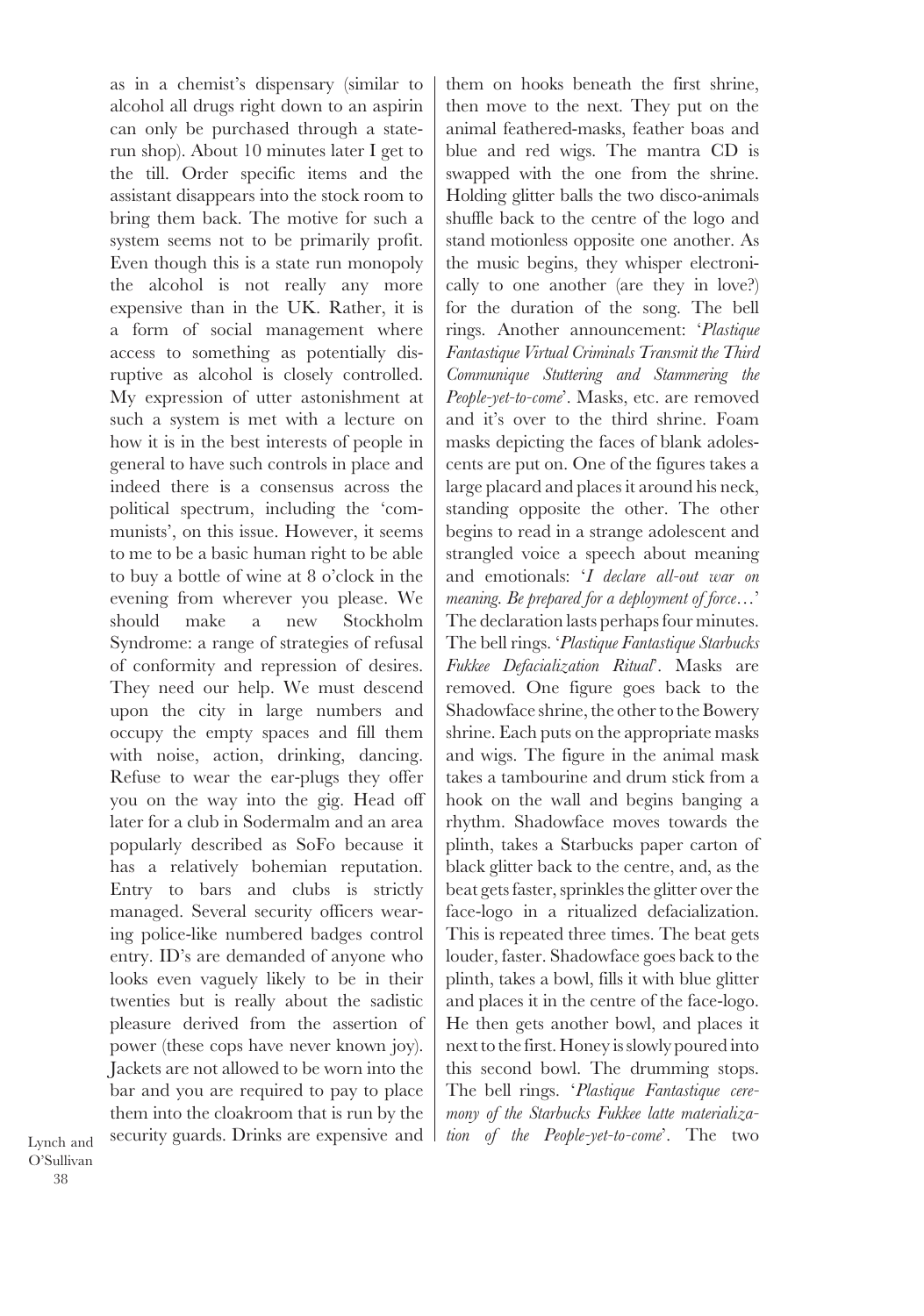music is pretty bad. Occasionally get a good night but few and far between. People dancing but a very strict no drugs policy is operated throughout the city. To even be suspected of having taken anything can get you arrested, forcibly tested by the Police and charged if found positive. Having said that many of the young people here will have been or still are on prescribed anti-depressants (inevitably in such an environment). So just a different kind of drug really. Any display of over-exuberance sees the instant appearance of security. Boisterous behaviour and lack of respect for authority sees you forcibly hauled out, handcuffed and on the kerb. Cops with guns arrive and drive you a few miles away from the club before kicking you out onto the street. You head for home.

figures stand opposite each other. The one in the animal mask removes his mask and kneels, and with his hands spreads honey all over his head – and then puts his face in the bowl of blue glitter. Shadowface kneels and sprinkles silver glitter over the back of the same head. Glitterhead stands – blue and silver sparkling in the candlelight – dripping glitter from forehead and mouth. Shadowface places the second large placard around his own neck. The girl hands Glitterhead his Diana-Skull stick. A bell rings. 'Plastique Fantastique Transmission of the Fourth Communique you live in Clowd-di-cook-coo-land'. Things pause. The atmosphere is thick with incense and candle smoke. And then Glitterhead, in a loud and strange voice begins to scream: 'Lay-deez and gentil-man, you all live in cloud-di-cook-coo land…'

#### Notes

<sup>1</sup> Raoul Vaneigem, The Revolution of Everyday Life [1967], trans. Donald Nicholson-Smith (London: Left Bank Books and Rebel Press, 1983), p.15.

<sup>2</sup> Gilles Deleuze, Negotiations, 1972–1990 [1990], trans. Martin Joughin (New York: Columbia University Press, 1995), p.10.

<sup>3</sup> Alain Badiou, On Beckett, ed. Alberto Toscano, trans. Alberto Toscano and Nina Power (Manchester: Clinamen Press, 2003), p.64.

 $<sup>4</sup>$  John Protevi, 'Love', in Between Deleuze and Derrida,</sup> eds. Paul Patton and John L. Protevi (London: Continuum, 2003), p.188.

 $5$  Alain Badiou, On Beckett, p.67.<br>  $6$  George Orwell, *Nineteen Eighty-Four* [1949] (London: Penguin, 1990), p.247.

<sup>7</sup> Gilles Deleuze and Félix Guattari, Anti-Oedipus: Capitalism and Schizophrenia [1972], trans. Robert

Hurley, Mark Seem and Helen R. Lane (London: Athlone Press, 1984), p.116.

<sup>8</sup> Gilles Deleuze and Félix Guattari, Anti-Oedipus:

Capitalism and Schizophrenia, p.116.<br><sup>9</sup> Gilles Deleuze and Félix Guattari, A Thousand Plateaus [1980], trans. Brian Massumi (London: Athlone Press, 1988), p.481.

<sup>10</sup> Georg Simmel, 'The Metropolis and Mental Life' [1903], in Art in Theory 1900–1990: An Anthology of Changing Ideas, eds. Charles Harrison and Paul Wood (Oxford: Blackwell, 1992), p.132.

<sup>11</sup> Deleuze and Guattari, Anti-Oedipus: Capitalism and

Schizophrenia, p.239.<br><sup>12</sup> Deleuze and Guattari, Anti-Oedipus: Capitalism and Schizophrenia, p.239.<br><sup>13</sup> Deleuze and Guattari, Anti-Oedipus: Capitalism and

Schizophrenia, p.240.

John Lynch is lecturer in media and visual culture at the University of Birmingham. He has articles published on aspects of cultural and visual theory in journals such as Journal of Cultural Research, Visual Culture in Britain, Paragraph and Time and Society. He is currently completing a book on Bloody Sunday to be published in 2007.